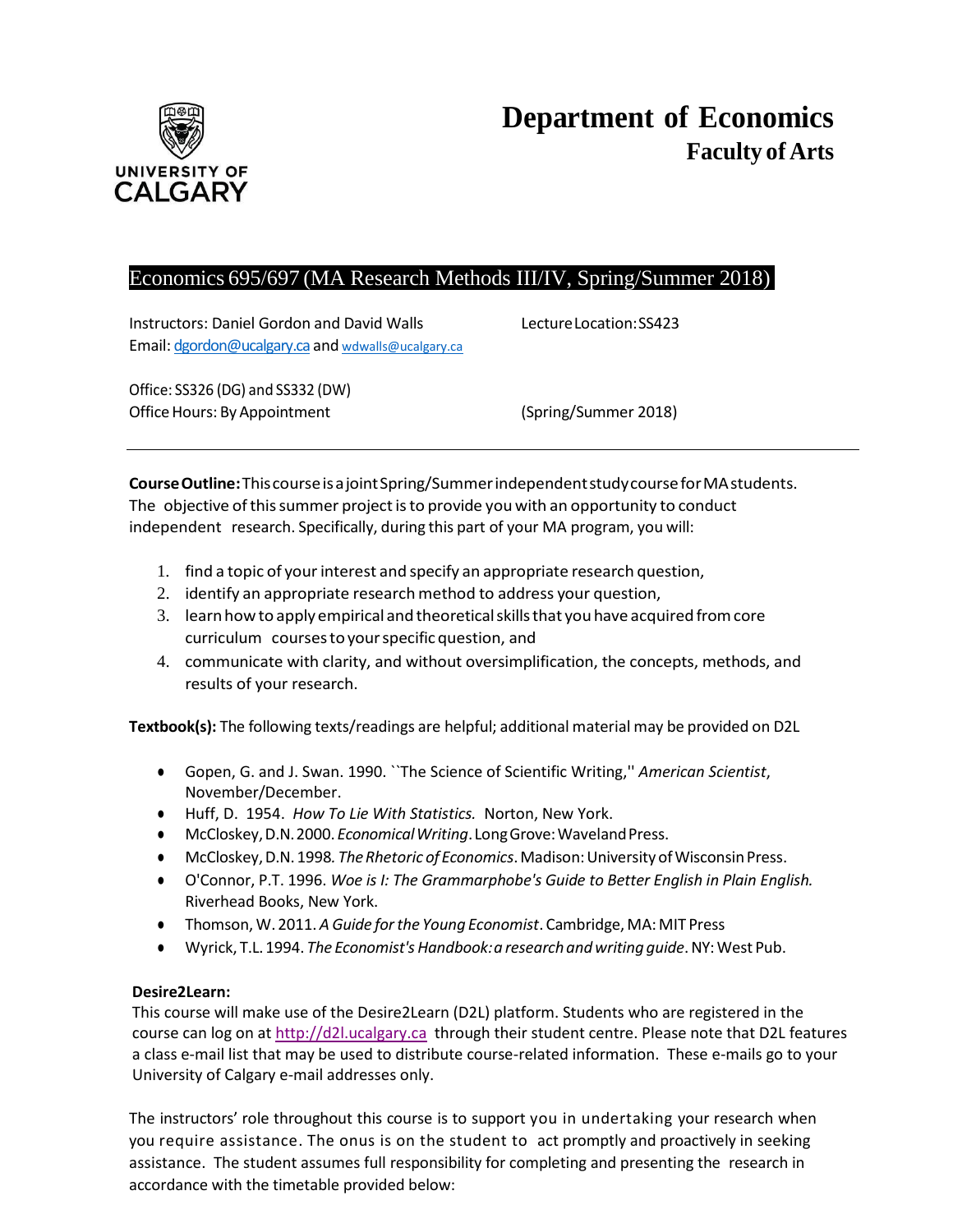# **Important Dates**

- May 2, Introductory course meeting
- May 9 and 10, Introductory Presentation: 10 minutes (20%)
- May 18, Hand in: Revised Introduction and Literature Review (30%)
- June 1, Hand in: Data evaluation and Methods Section (30%)
- June 29, Hand in: Preliminary results due (20%)
- July 13, Hand in: First Full Draft Due (20%)
- August 10, Hand in: Second Full Draft Due (20%)
- August 15 and 16, Final Presentation: 20 minutes (30%)
- August 17, Hand in: Complete and Final paper (30%)

A more detailed guideline will be presented in the introductory meeting

**Grade Determination and Final Examination Details:** There are no testsforthis course. For all components of the course, marks will be provided on a numerical (percentage) basis, then converted to letter grades.

| <b>Spring Semester</b>                           | <b>SummerSemester</b>         |  |  |
|--------------------------------------------------|-------------------------------|--|--|
| First Oral Presentation - 20%                    | First Draft $-20%$            |  |  |
| Revised Introduction and Literature Review - 30% | Second Draft 20%              |  |  |
| Data and Methods Section - 30%                   | Final Oral Presentation - 30% |  |  |
| Preliminary Results-20%                          | Final Paper-30%               |  |  |
|                                                  |                               |  |  |

The course grade is then calculated using the weights indicated above. As a guide to determining standing, these letter grade equivalences will apply:

| A+ | $95 - 100$ |           | $73 - 76$ | C- | $60 - 62$ |
|----|------------|-----------|-----------|----|-----------|
| Α  | $85 - 94$  | <b>B-</b> | $70 - 72$ | D+ | $56 - 59$ |
| А- | $80 - 84$  | C+        | $67 - 69$ |    | $50 - 55$ |
| B+ | $77 - 79$  |           | $63 - 66$ |    | $0 - 49$  |

A passing grade on any particular component of the course is not required for a student to pass the course as a whole.

Students seeking reappraisal of a piece of graded term work (term paper, essay, etc.) should discuss their work with the Instructor within fifteen days of the work being returned to the class.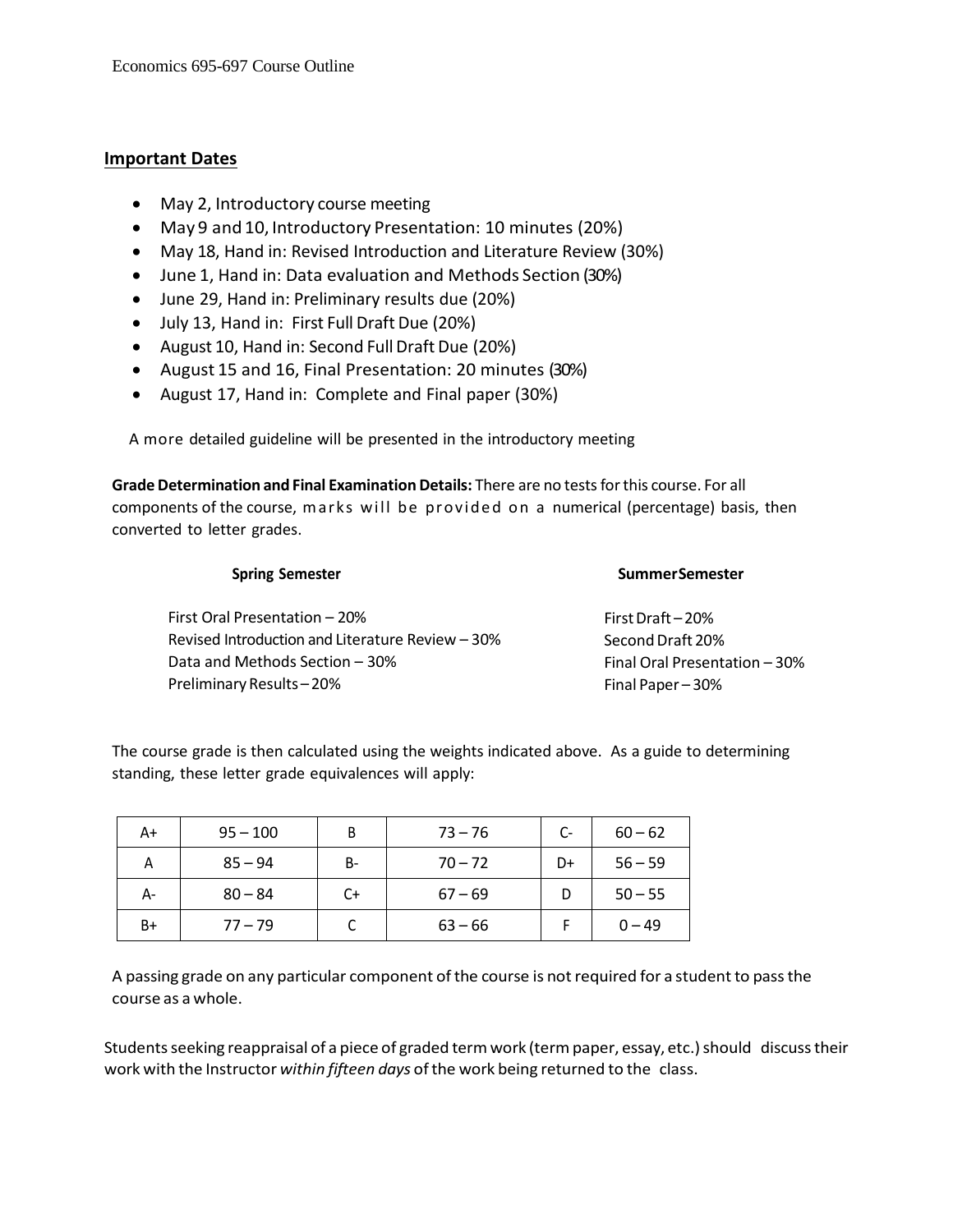# **Absence from a Test/Exam**

THERE WILL BE NO MAKEUP OR DEFERRED QUIZZES under any circumstances, nor may the quizzes be written early. Students unable to write the quizzes because of documented illness, family emergency, religious observance, or university-sanctioned event will have the weight shifted to the final examination; otherwise a grade of zero will be assigned. If a student cannot write their final exam on the date assigned by the Department, they need to arrange for a deferred exam with the department.

# **Reappraisal of Grades and Intellectual Honesty:**

*For reappraisal of graded term work, see Calendar 0.1 <http://www.ucalgary.ca/pubs/calendar/grad/current/gs-o.html>*

*For reappraisal of final grade, see Calendar 0.1. B <http://www.ucalgary.ca/pubs/calendar/grad/current/gs-o.html>*

*Statement of Intellectual Dishonesty <http://www.ucalgary.ca/pubs/calendar/grad/current/gs-r.html>*

*Plagiarism and Other Academic Misconduct <http://www.ucalgary.ca/pubs/calendar/grad/current/gs-r.html>*

### **Academic Accommodations:**

The student accommodation policy can be found at: [ucalgary.ca/access/accommodations/policy.](http://www.ucalgary.ca/access/accommodations/policy)

Students needing an accommodation because of a disability or medical condition should communicate this need to Student Accessibility Services in accordance with the Procedure for Accommodations for Students with Disabilities [ucalgary.ca/policies/files/policies/student-accommodation-policy.](http://www.ucalgary.ca/policies/files/policies/student-accommodation-policy.pdf)

Students needing an Accommodation based on a Protected Ground other than disability, should communicate this need, preferably in writing, to the course instructor.

#### **Important Dates:**

Please check:<http://www.ucalgary.ca/pubs/calendar/grad/current/academic-schedule.html>

### **Student Organizations:**

Faculty of Grad Studies website: <http://grad.ucalgary.ca/home>

Graduate Students Association:<http://gsa.ucalgary.ca/>

Professional Development for Grad Students Workshops and resources can be found at<http://www.ucalgary.ca/mygradskills/>

Economics Graduate Association:<http://econ.ucalgary.ca/ega/>

### **Evacuation Assembly Point:**

In case of an emergency evacuation during class, students must gather at the designated assembly point nearest to the classroom. The assembly point for this classroom is the **Professional Faculties Food Court**.